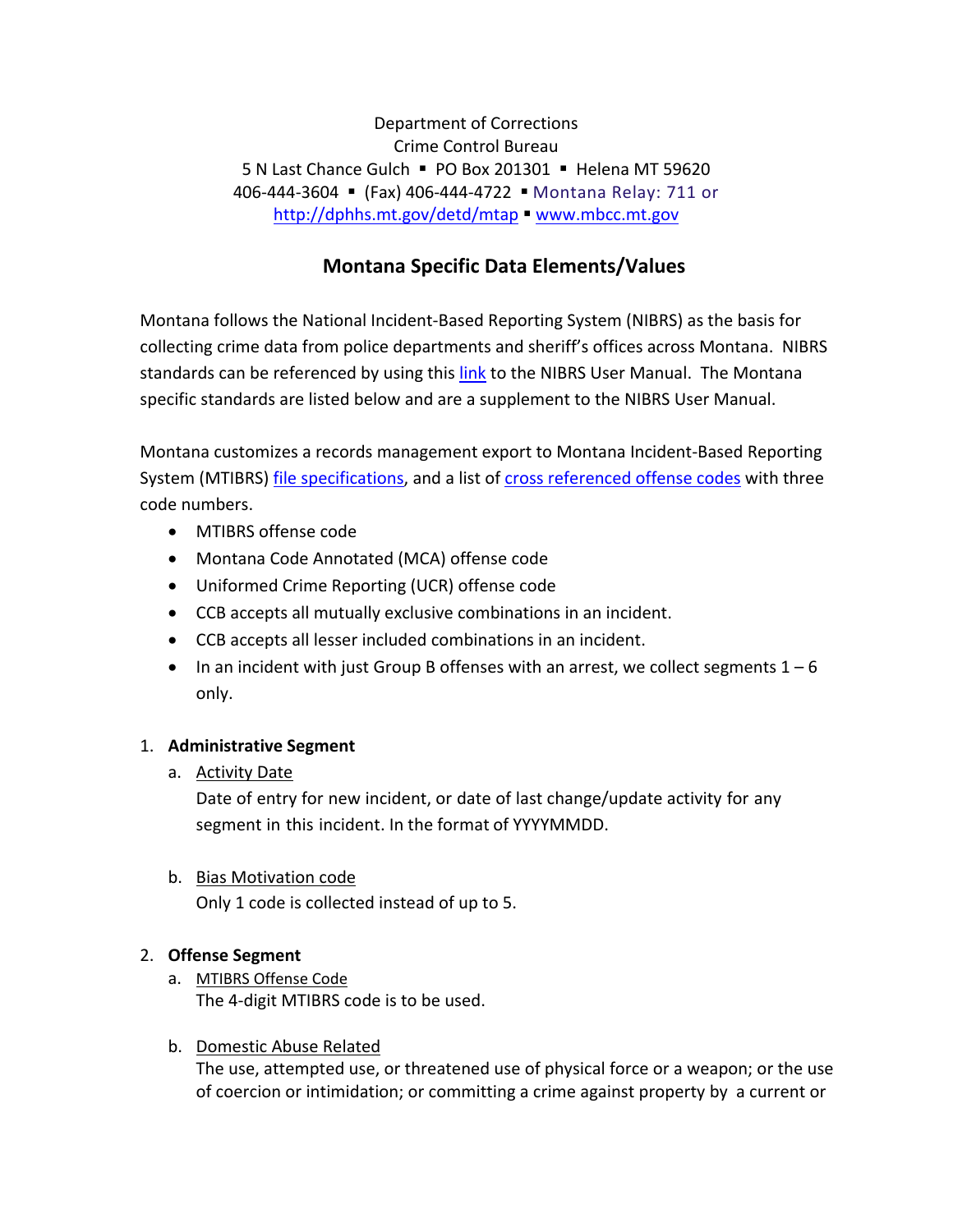former spouse, parent, or guardian of the victim; a person with whom the victim shares a child in common; a person who is or has been in a social relationship of a romantic or intimate nature with the victim; a person who is cohabiting with or has cohabited with the victim as a spouse, parent, or guardian; or by a person who is or has been similarly situated to a spouse, parent, or guardian of the victim.

c. Gang Related

A gang is an ongoing organization, association, or group of three or more persons who have a common interest and/or activity characterized by the commission of or involvement in a pattern of criminal or delinquent conduct.

### d. Gambling Related

Gambling or gambling activity means risking any money, credit, deposit, check, property, or other thing of value for a gain that is contingent in whole or in part upon lot, chance, or the operation of a gambling device or gambling enterprise.

## e. Mental Health Related

For OFFENDERS Only:

In offense that has been influenced by or appears to have a behavioral health factor. This might include suicide risk/completion, auditory, visual or other hallucinations, manic or depressed state, welfare checks, or behaviors that simply seem unusual, bizarre or out of context in the opinion of the responding officer. Mental Health Related does not require a medically diagnosed condition. Rather at the officer discretion, it's a measure of individuals exhibiting symptoms of a mental disorder.

f. Drug Task Force Related

DE 8F is to be used to indicate whether the offense involved was related to drug task force involvement. Valid Data Values: (enter only 1) I = Investigated - This is used when an officer affiliated with the MJDTF spends time investigating an incident/case. R = Referred ‐ This is used when a local law enforcement agency refers the incident to the MJDTF in their area.  $N = Not$  Applicable - This is used when an MJDTF is not involved in the incident.

g. Weapon Type

Simple assault offenses can only have weapon types of 40 = Personal weapons; 90 = Other; 95 = Unknown; and 99 = None.

## 3. **Property Segment**

a. Issuing a Bad Check mandatory/conditional DEs

Bad Check Offense (Crime against Property)

Mandatory: If A, Attempted in DE 7 (Offense Attempted/Completed) then: DE 14 = Type of Property Loss/Etc. (1, None or 8, Unknown)